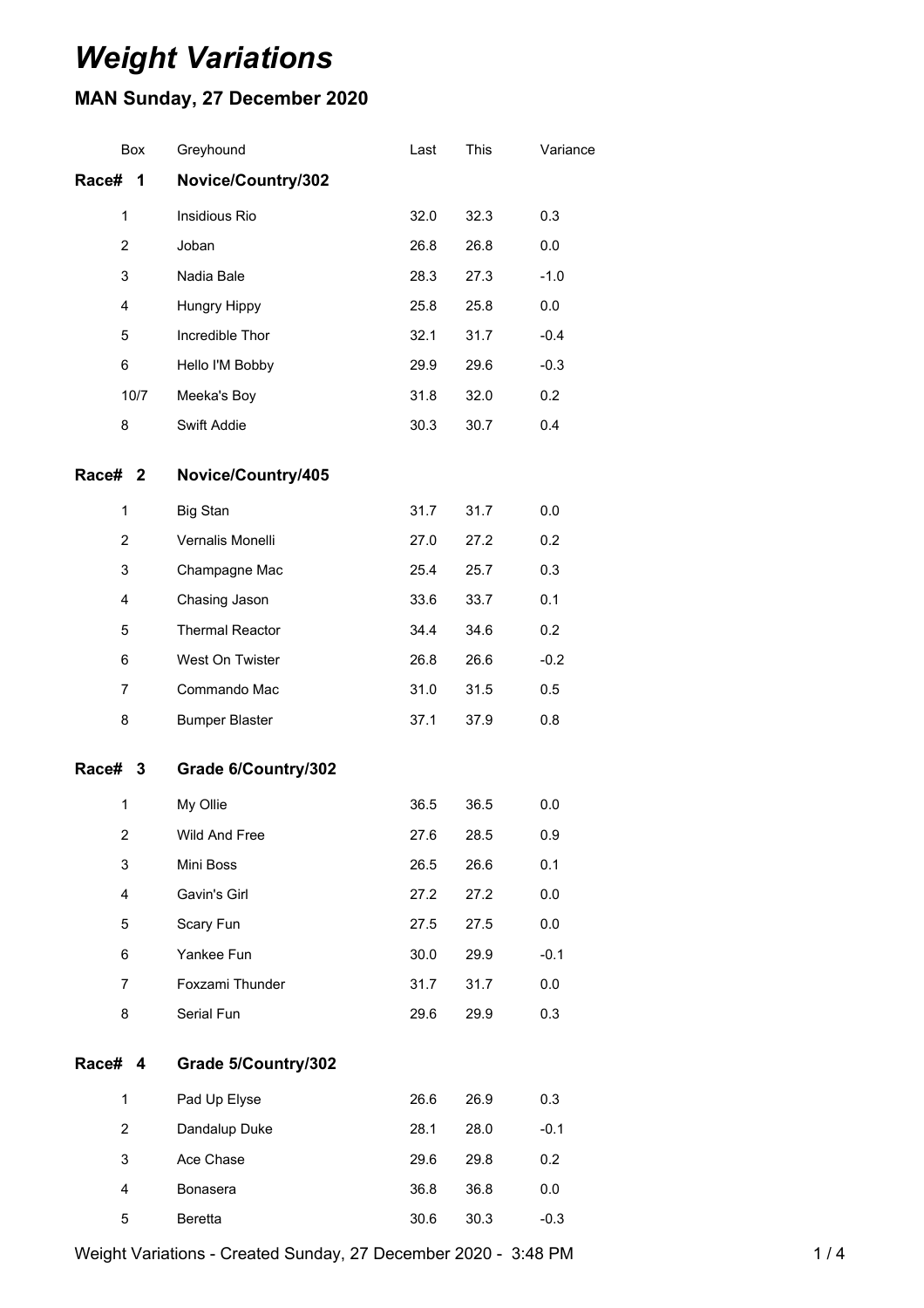## **MAN Sunday, 27 December 2020**

|         | Box            | Greyhound                       | Last | This | Variance |
|---------|----------------|---------------------------------|------|------|----------|
|         | 6              | Domino Beach                    | 26.4 | 26.4 | 0.0      |
|         | 7              | Next Up Nigel                   | 30.7 | 30.7 | 0.0      |
|         | 8              | <b>Productive Guess</b>         | 24.6 | 25.1 | 0.5      |
| Race# 5 |                | Mixed 4/5/Provincial/490        |      |      |          |
|         | 1              | Corazon De Leon                 | 32.3 | 32.5 | 0.2      |
|         | $\overline{c}$ | Renewed                         | 28.9 | 29.4 | 0.5      |
|         | 3              | Leon Bale                       | 32.7 | 33.0 | 0.3      |
|         | 4              | Le Jury Monelli                 | 26.5 | 26.5 | 0.0      |
|         | 9/5            | He's My Mac                     | 30.9 | 31.0 | 0.1      |
|         | 6              | Completely Lomar                | 35.8 | 36.0 | 0.2      |
|         | 8              | Jaro Bale                       | 34.2 | 34.9 | 0.7      |
| Race#   | 6              | Free For All (s)/Provincial/405 |      |      |          |
|         | $\mathbf{1}$   | Chevy's Entry                   | 31.1 | 31.4 | 0.3      |
|         | 3              | Try Catch Me                    | 30.0 | 30.0 | 0.0      |
|         | 4              | <b>Cheeky Ricky</b>             | 31.1 | 31.4 | 0.3      |
|         | 5              | Canya Cruise                    | 32.9 | 33.4 | 0.5      |
|         | 6              | Turbo Fun                       | 31.5 | 31.6 | 0.1      |
|         | $\overline{7}$ | <b>First Rule</b>               | 27.1 | 27.3 | 0.2      |
|         | 8              | Torza                           | 26.1 | 26.3 | 0.2      |
| Race#   | 7              | Free For All (s)/Country/302    |      |      |          |
|         | 1              | Crazy Fun                       | 26.4 | 26.3 | $-0.1$   |
|         | $\overline{2}$ | Fast Food Junkie                | 30.8 | 30.7 | $-0.1$   |
|         | 3              | Dancing Fun                     | 28.5 | 28.3 | $-0.2$   |
|         | 4              | Where's Benji                   | 33.8 | 33.7 | $-0.1$   |
|         | 5              | Sticky Vicki                    | 29.9 | 30.5 | 0.6      |
|         | 6              | Sudoku Jaguar                   | 31.2 | 31.5 | 0.3      |
|         | 7              | Akali                           | 26.5 | 26.5 | 0.0      |
|         | 8              | Curium                          | 27.2 | 27.5 | 0.3      |
| Race# 8 |                | Mixed 4/5/Provincial/405        |      |      |          |
|         | $\mathbf{1}$   | <b>Blackpool Flash</b>          | 30.2 | 30.2 | 0.0      |
|         | $\overline{2}$ | Speed Force                     | 30.0 | 30.2 | 0.2      |
|         | 3              | <b>Equity Fund</b>              | 30.2 | 30.4 | 0.2      |
|         | 4              | <b>Breaker Upper</b>            | 26.9 | 27.6 | 0.7      |
|         | 5              | Wasabi Bob                      | 32.0 | 32.1 | 0.1      |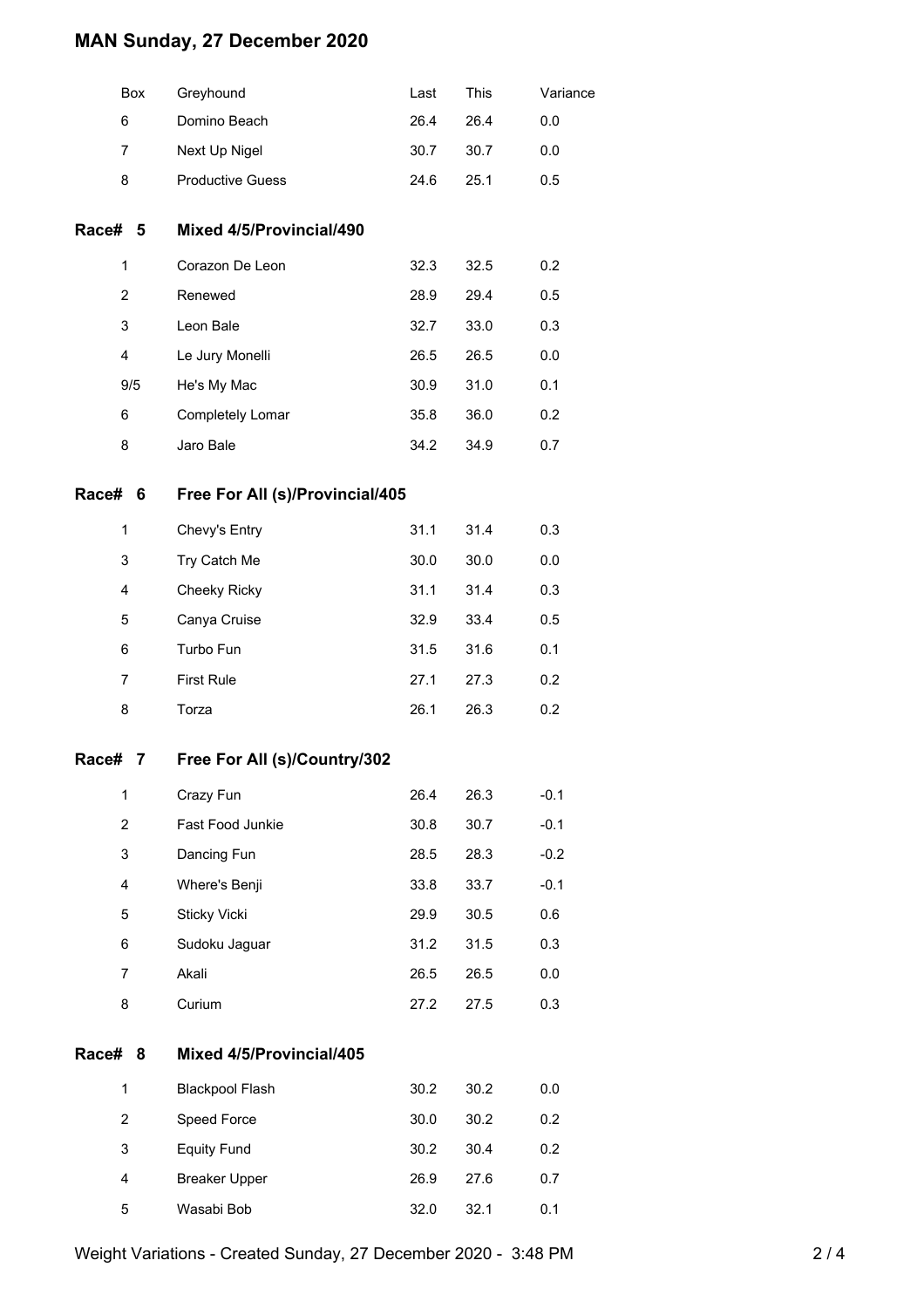## **MAN Sunday, 27 December 2020**

|                | Box            | Greyhound                     | Last | This | Variance |
|----------------|----------------|-------------------------------|------|------|----------|
|                | 6              | West On Tiny                  | 24.9 | 25.1 | 0.2      |
|                | 7              | Pad Up Boone                  | 29.8 | 30.0 | 0.2      |
|                | 8              | Assertive                     | 33.5 | 33.8 | 0.3      |
| Race# 9        |                | <b>Grade 5/Provincial/405</b> |      |      |          |
|                | $\mathbf{1}$   | Pyjamas                       | 29.5 | 29.8 | 0.3      |
|                | 2              | Clifton Flyer                 | 28.2 | 27.7 | $-0.5$   |
|                | 3              | <b>Butternut</b>              | 26.9 | 27.6 | 0.7      |
|                | 4              | Sunset Kodiak                 | 29.8 | 30.1 | 0.3      |
|                | 5              | Banjo's Girl                  | 26.3 | 26.1 | $-0.2$   |
|                | 6              | Motown Tia                    | 26.2 | 26.4 | 0.2      |
|                | 10/7           | <b>Bahrain Train</b>          | 35.6 | 36.2 | 0.6      |
|                | 8              | Myrtle Monelli                | 25.6 | 26.0 | 0.4      |
| <b>Race#10</b> |                | Mixed 4/5/Country/302         |      |      |          |
|                | $\mathbf{1}$   | Fab Philippe                  | 32.0 | 31.3 | $-0.7$   |
|                | $\overline{2}$ | Iconic Fun                    | 28.0 | 27.7 | $-0.3$   |
|                | 3              | West On Archer                | 32.9 | 33.6 | 0.7      |
|                | 4              | Teddy The Jett                | 34.8 | 34.9 | 0.1      |
|                | 5              | Major Fun                     | 30.7 | 30.5 | $-0.2$   |
|                | 6              | Jay's Double                  | 32.9 | 33.0 | 0.1      |
|                | 7              | Crimson Knight                | 33.3 | 33.3 | 0.0      |
|                | 8              | Ebby Brae                     | 29.6 | 30.0 | 0.4      |
| <b>Race#11</b> |                | Mixed 5/6/Country/405         |      |      |          |
|                | 1              | Fiorella Forward              | 27.1 | 27.6 | 0.5      |
|                | $\overline{2}$ | <b>Teleport Tilly</b>         | 27.7 | 27.7 | 0.0      |
|                | 3              | Double Bass                   | 35.6 | 36.2 | 0.6      |
|                | 4              | Laptop Genius                 | 34.7 | 33.9 | $-0.8$   |
|                | 5              | Shinboner Pride               | 30.0 | 29.8 | $-0.2$   |
|                | 6              | <b>Ideal Fantasy</b>          | 31.4 | 32.1 | 0.7      |
|                | 7              | Sobbing Monelli               | 29.6 | 30.2 | 0.6      |
|                | 8              | Bamsy's Boy                   | 33.8 | 33.4 | $-0.4$   |
| <b>Race#12</b> |                | Mixed 5/6/Country/490         |      |      |          |
|                | $\mathbf{1}$   | Par Peppi                     | 30.1 | 30.5 | 0.4      |
|                | $\overline{2}$ | <b>Tinsel Doll</b>            | 25.8 | 25.8 | 0.0      |
|                | 3              | Chasing Lomar                 | 29.9 | 29.7 | $-0.2$   |
|                |                |                               |      |      |          |

Weight Variations - Created Sunday, 27 December 2020 - 3:48 PM 3 / 4